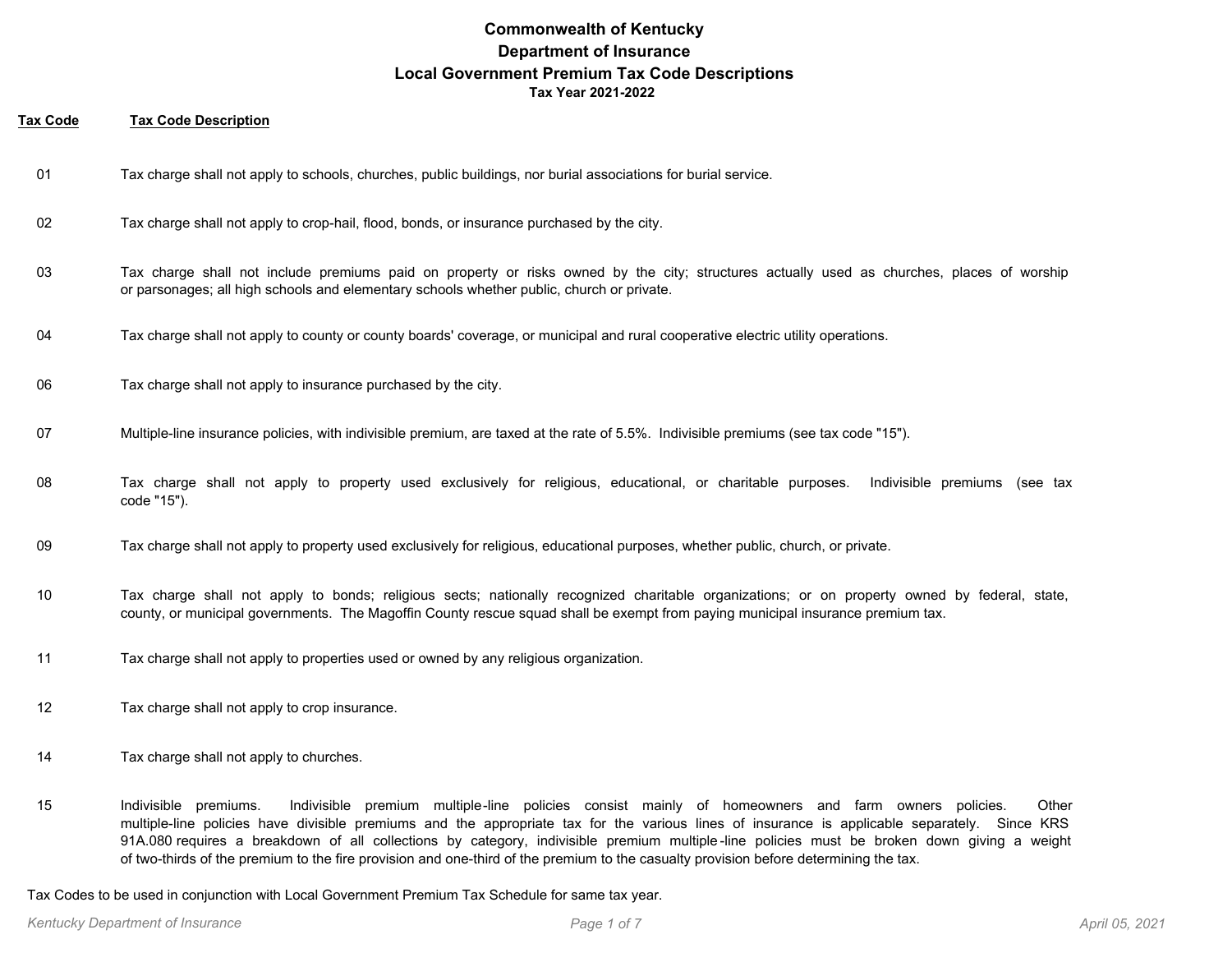#### **Tax Code Tax Code Description**

- 16 Tax charge shall not apply to property used exclusively for religious, educational or charitable purposes.
- 17 Tax charge shall not apply to doctors malpractice insurance.
- 18 Tax charge shall not apply to policies issued to governmental units and policies insuring the main location of all organized charities.
- Tax charge shall be 7% for non-commercial and 3% for commercial insurance. Tax charge shall not apply to insurance for cargo and product liability. 19
- Tax charge for automobile shall be 3% on private automobiles of natural persons residing within the corporate limits and 10% on automobile insurance not on private automobiles of natural persons. Tax charge shall not apply to medical malpractice for any resident or group; bonds; property used exclusively for religious or charitable purposes; or federal, state, county, or municipal governments. 20
- 21 Tax charge shall not apply on policies of group health insurance.
- This county tax has been imposed on all unincorporated areas within this county. Since all municipalities on the master list are incorporated, this tax will not apply to them. 23
- Tax charge shall not apply to premiums collected from all accredited schools and all organized religious organizations; i .e. churches, synagogues, and places where worship services are held on a regular basis; nor premiums paid to any state employee benefit fund created pursuant to KRS Chapter 18A. 24
- Tax charge shall not include premiums paid on property or risks owned by any federal, state, county, or municipal government, or any agency thereof; premiums paid on property or risks owned by any bona fide religious denomination or sect, or any nationally recognized charitable organization; any and all bonds or fiduciary, surety, or indemnity nature. 25
- 26 This city imposes a \$5.00 per policy minimum tax due quarterly.
- Tax charge shall not apply to property used exclusively for religious, educational, or charitable purposes, or property owned by the city . Indivisible premiums (see tax code "15"). 27
- 28 Tax charge shall not apply to the city, its officers, agents, or employees while acting in official capacity.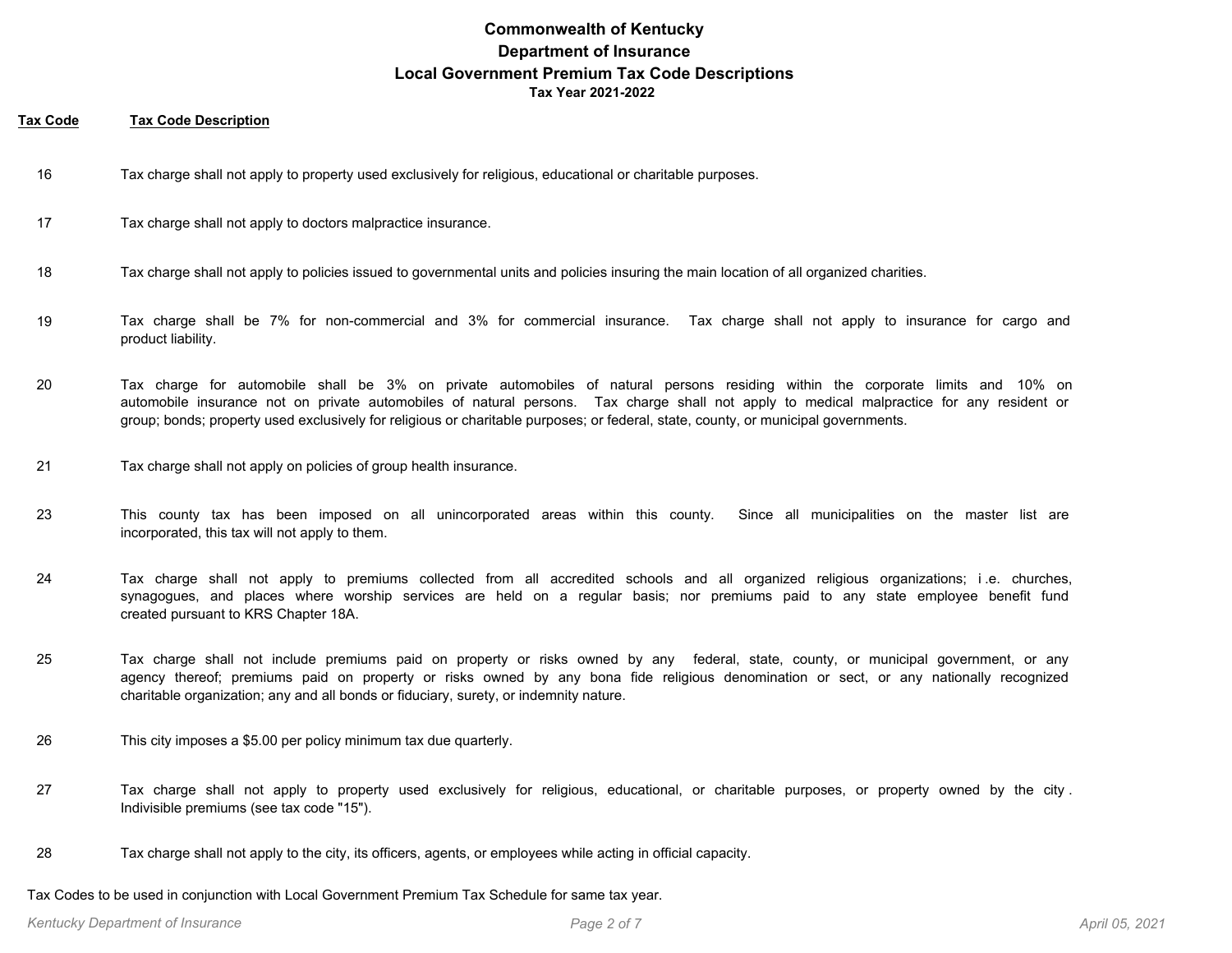#### **Tax Code Tax Code Description**

- 29 Tax charge shall not apply to buildings used exclusively for public worship.
- 30 This county exempts crop insurance.
- 31 Tax charge includes all incorporated and unincorporated areas of the county except for the incorporated area of Maysville.
- 32 The city of Millersburg \$5.00 minimum fee shall refer to life only.
- Tax charge shall not include premiums received for insuring the city of Radcliff against any or all liability insurance for city owned property or vehicles. 33
- 35 This tax shall not apply to premiums received on non-licensed farm equipment and agricultural related endorsements.
- Fleming County premium tax shall not apply to the following: (1) premiums for non-licensed farm equipment insurance; (2) premiums for cargo or product liability insurance; (3) premiums for physician malpractice; (4) premiums for general liabilty insurance to companies and / or businesses with five or more full time employees who work at least forty hours per week; (5) premiums for general liability insurance for umbrella and excess liability policies required to obtain licenses and permits to do interstate and intrastate transit of freight; (6) premiums for property and risk insurance for property owned by the county, city, churches, parsonages, schools and fire departments. 36
- 39 Any license fee or tax imposed upon premium receipts shall not include premiums received from churches or religious organizations.
- Excludes any license fee or tax imposed upon premium receipts for property used exclusively for religious, educational or charitable purposes. 40
- There is imposed upon each company issuing life insurance within the corporate limits of the city, a minimum fee of \$ 25 when the percentage fees are less than \$100. 41
- Excludes premiums received for: extended care policies, premiums for crop hail insurance, premiums for non -licensed farm equipment insurance, premiums for cargo or product liability insurance, premiums for malpractice insurance (all types), premiums for general liability insurance for umbrella and excess liability policy required to obtain licenses and permits to do interstate and intrastate transit of freight; and premiums for property and risk insurance for property owned by the county, city, churches, personages, schools, and fire departments. 42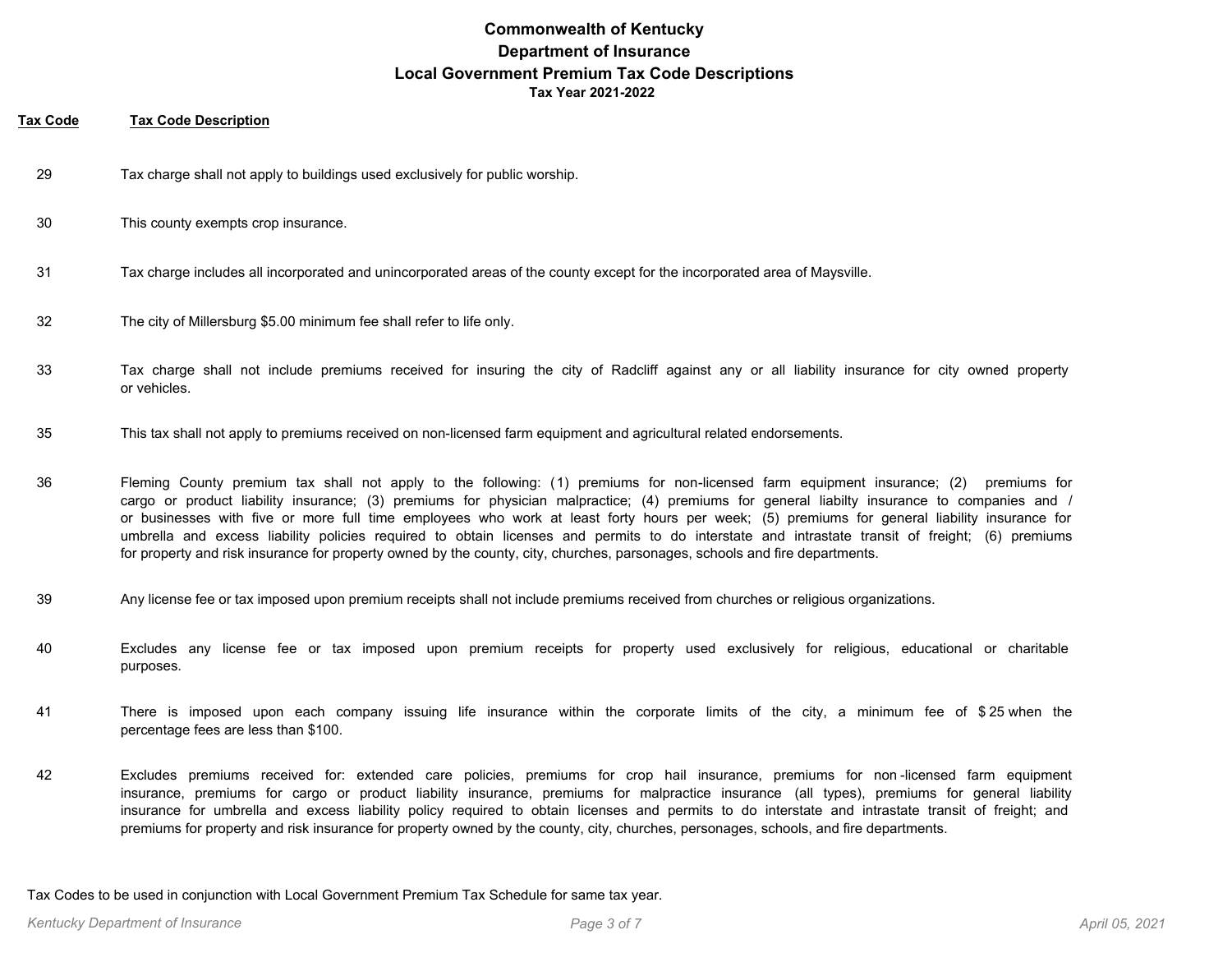#### **Tax Code Tax Code Description**

- No license fee or tax imposed upon premium receipts shall apply to the following: health insurance, life insurance, crop insurance, vehicles licensed at 38,000 lbs. or greater; provided only those premiums attributed to such vehicles are hereby exempted; any and all insurance policies paid by any volunteer fire department; any and all insurance policies paid by Green County Fiscal Court. 43
- 44 12% rate will revert to a 10% rate on July 1, 2021.
- There is hereby imposed a minimum tax of five dollars per policy, regardless of the amount of premium paid, on all life insurance policies . The five dollar minimum tax shall only apply to life insurance policies. 45
- 46 The credit for the city of Milton taxes against Trimble County taxes shall not apply to health insurance.
- 47 Policies of group health insurance provided for City of Hodgenville employees are exempt.
- Tax charge shall not apply to policies insuring churches and other religious organizations or any property, both real and personal, owned exclusively by a church or religious organization. 48
- 49 This tax has a sunset date of December 31, 2018. On that date the tax will be repealed.
- Tax charge shall not apply to: (A) Premiums recieved for insuring employees against liability for personal injuries to their employees, or the death of their employees, caused thereby, under provisions of the Workers' Compensation Act. ( B) Premiums for policies of health insurance. (C) Premiums for extended care policies. (D) Premiums for annuities. (E) Premiums for federal flood insurance. (F) Premiums for surety or preformance bonds. (G) Premiums for crop hail insurance. (H) Premiums for non-lincensed farm equipment insurance. (I) Premiums for cargo or product liability insurance. (J) Premiums for malpractice (all types) insurance. (K) Premiums for life insurance. (L) Premiums for general liability insurance for umbrella and excess liablility policy required to obtain licenses and permits to do interstate and intrastate transit of freight. (M) Premiums for property and risk insurance for property owned by the county, city, churches, parsonages, school and fire departments. 50
- 51 Tax is imposed only on unincorporated areas of the County.
- Ten (10) percent for auto insurance premium tax on Motor Vehicles for the transportation of property, including U -Drive-Its and automobile utility trailers with the capacity of more than 18,000 lbs 52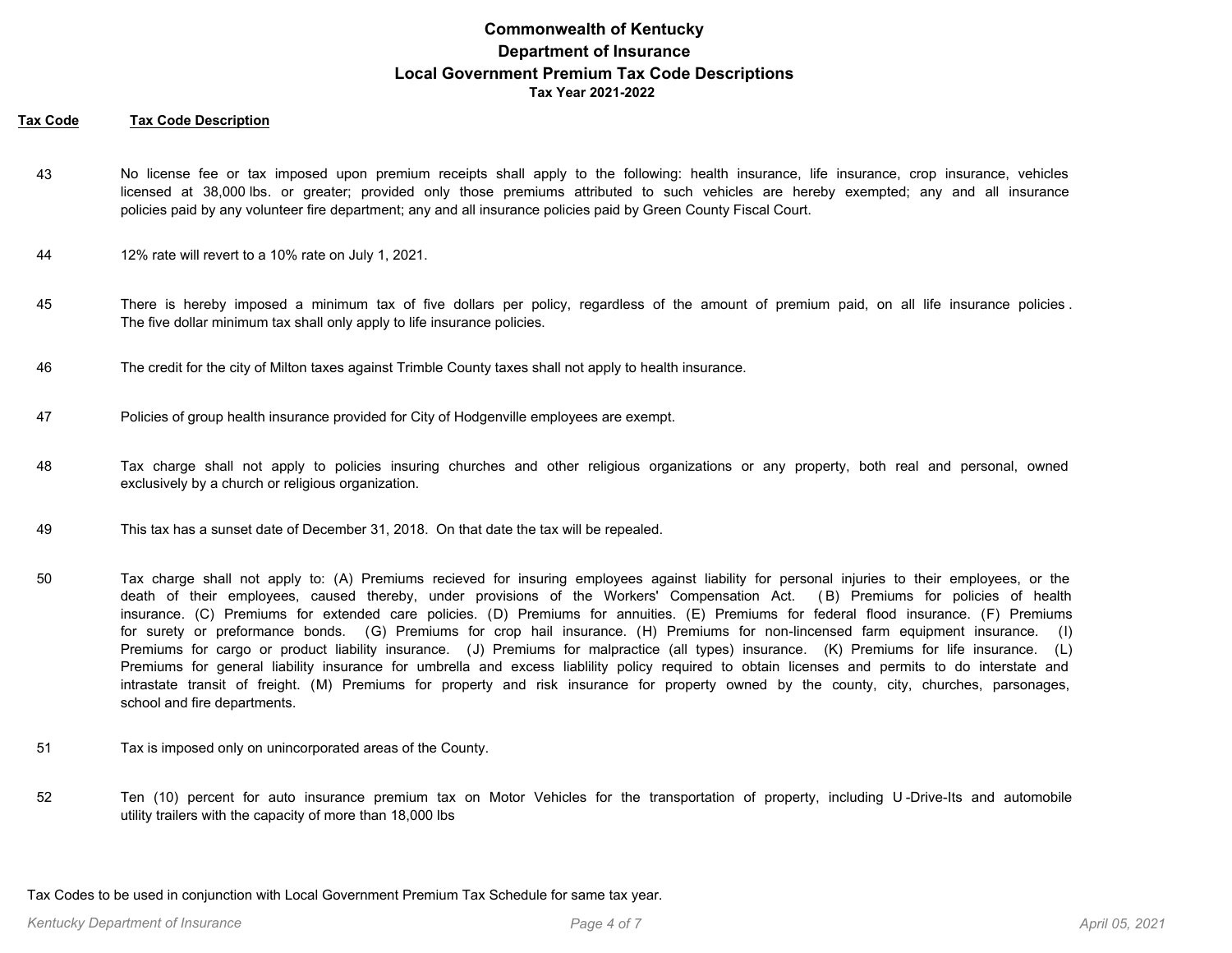#### **Tax Code Tax Code Description**

In the event that Metro Louisville shall impose a higher percentage than 7%, either as a fee or tax, then the rate imposed herein shall be automatically increased to equal but not exceed the rate imposed by Metro Louisville 53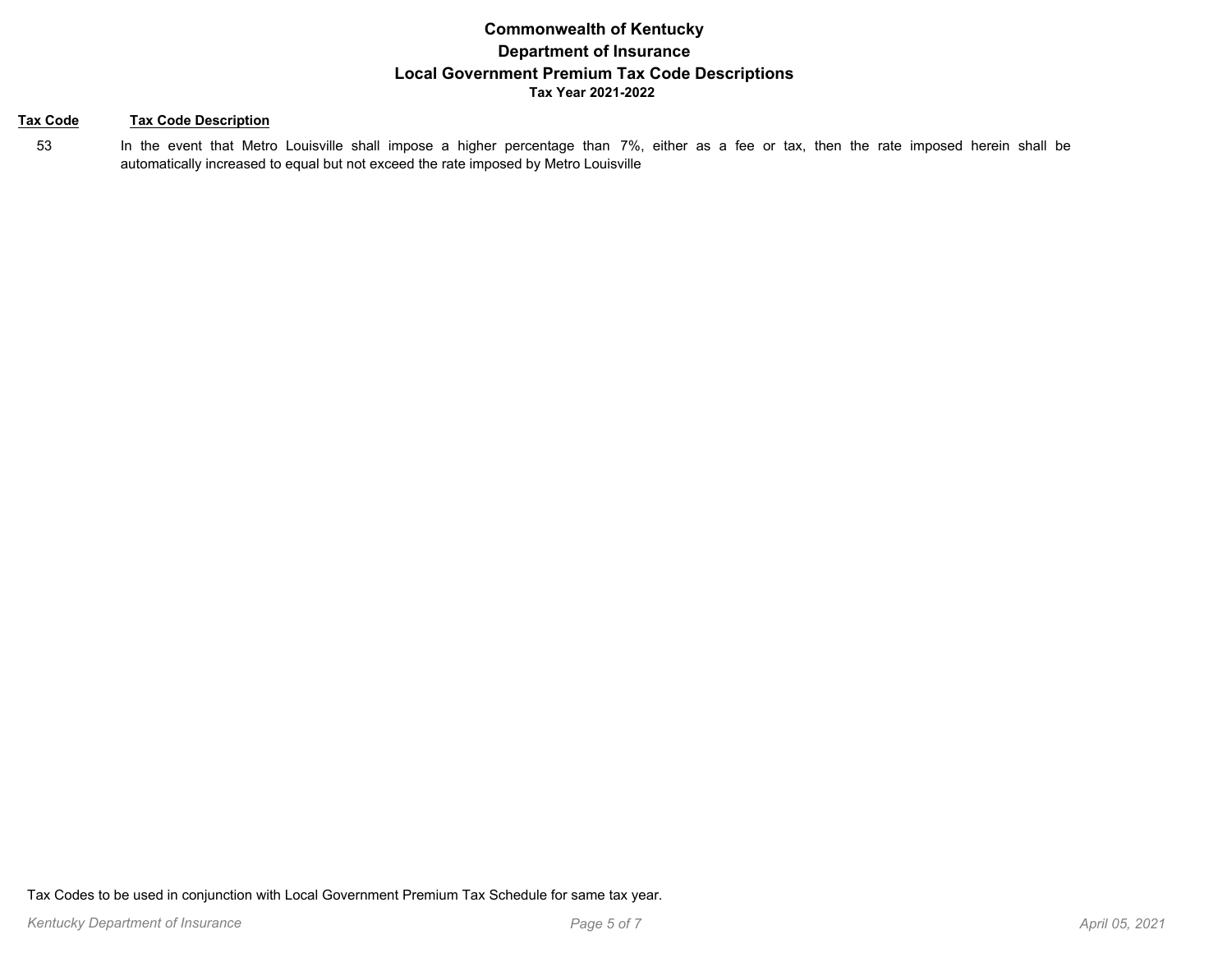#### **Tax Code Tax Code Description**

This county tax is imposed pursuant to KRS 91A:080 (7/13/90), and is imposed on all areas of the county. KRS 91A.080 (7/13/90) allows insurance companies to credit city license fees or taxes against the same license fees or taxes levied by the county. For reporting purposes, where the city has the same or higher tax rate, report to the city on premiums collected for risks located within the city, and no report is necessary to the county on those premiums. However, where the city tax is less than the county tax, a report must be sent to the city and a credit taken using Form LGT-142, and the balance due, paid to the county. See Form LGT-142 for instructions. A

For this schedule, there are 9 counties that need an LGT-142 filed: (Bullitt County-City of Fox Chase, City of Hillview, City of Hunters Hollow, City of Lebanon Junction, City of Mount Washington, City of Sheperdsville ); (Hopkins County-City of Dawson Springs [Life Only], City of St. Charles [Life Only], City of White Plains [Life Only]); (Meade County-City of Ekron [Except Health & Life]); (Pulaski County-City of Science Hill [Except Health]); (Menifee County-City of Frenchburg [Except Health & Life]); (Trimble County-City of Milton [Except Health]); (Henderson County-City of Robards); (Floyd County-City of Wheelwright [Health Only], City of Prestonsburg [Life Only]; (Knott County-City of Hindman [Except Health & Life]).

- Includes all incorporated and unincorporated areas of the county in which the license fees or taxes were implemented prior to July 13, 1990. Generally, insurers that pay license fees or taxes under KRS 91A:080 are permitted to credit city license fees or taxes against the same license fees or taxes levied by the county only "...when the license fees or taxes are levied by the county on or after July 13, 1990." The status of "grandfathered", applies only to counties in which the taxes were levied prior to July 13, 1990. Therefore, premiums collected on risks located within the cities of the 'grandfathered' counties must also be reported and remitted to the respective counties, using Form LGT-141. For this schedule, there are three counties this applies to: (Anderson County--City of Lawrenceburg); (Fulton County--City of Hickman and City of Fulton); (Washington County--City of Springfield). B
- County means all incorporated and unincorporated areas of Pulaski County, except the incorporated areas of the cities of Somerset, and Burnside. C
- This is an Urban County Government, which combines the city of Lexington and the county of Fayette into one government. This means that there is only one (1) tax payable to the Lexington-Fayette Urban County Government. Livestock and war risk are excluded from the local government premium tax in this county. D
- This county tax has been imposed on all unincorporated areas within this county. Since all municipalities on this master list are incorporated, this tax will not apply to them. This county tax was implemented prior to July 13, 1990; therefore, insurance companies may not take the city credits pursuant to KRS 91A:080 7/13/90. E
- F This city exempts all administrative agencies of that city.
- G Tax charge shall not apply to any policy purchased by the city or any emergency service organization.